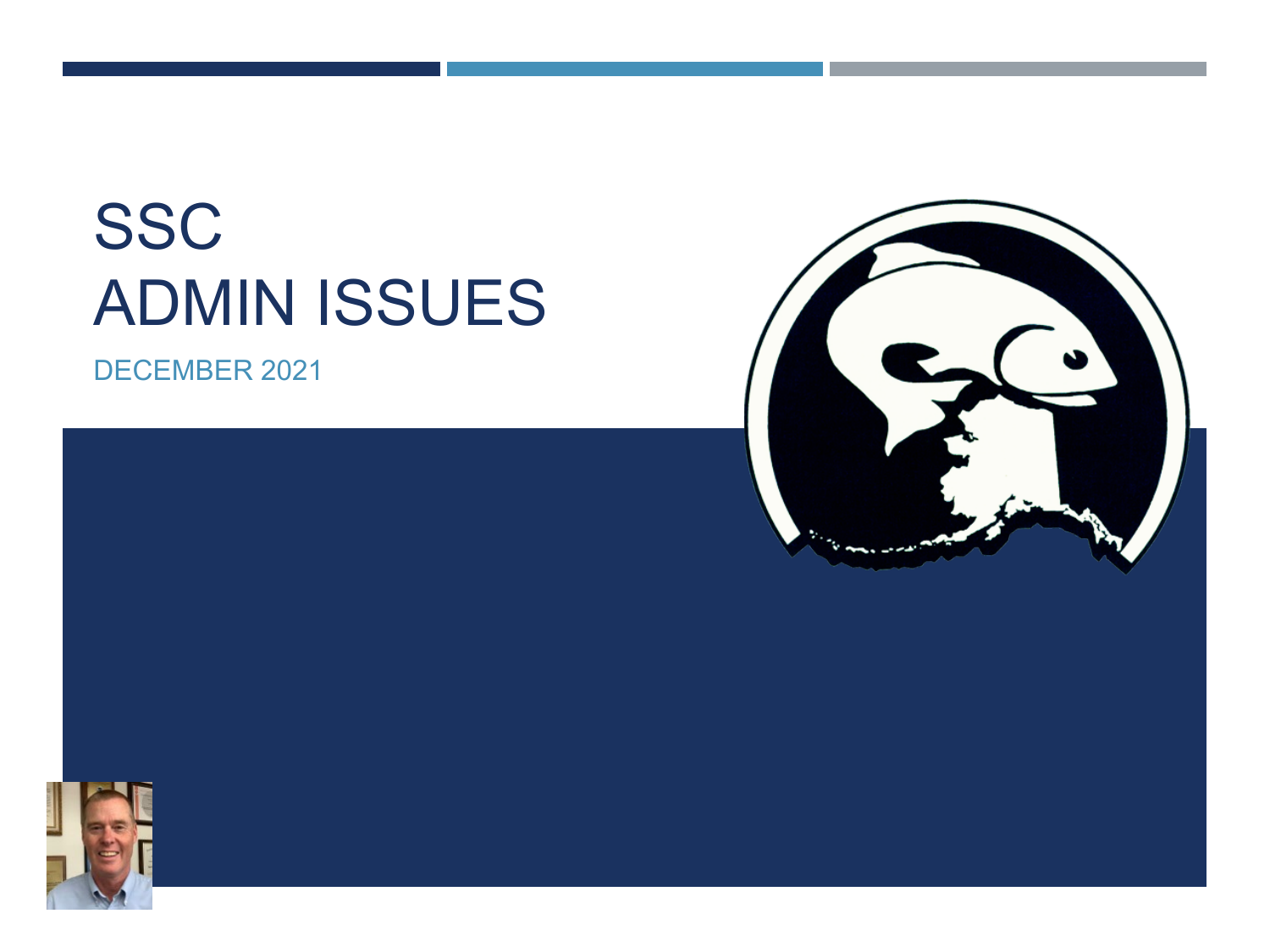## ADOBE CONNECT

- $\blacksquare$  If bandwidth is slow or meeting is lagging, close out of Adobe Connect app and re-join. If connected by phone, you will stay connected. Or listen on YouTube!
- **Meeting is recorded. SSC and AP** recordings are posted on YouTube until the December meetings end, deleted shortly thereafter







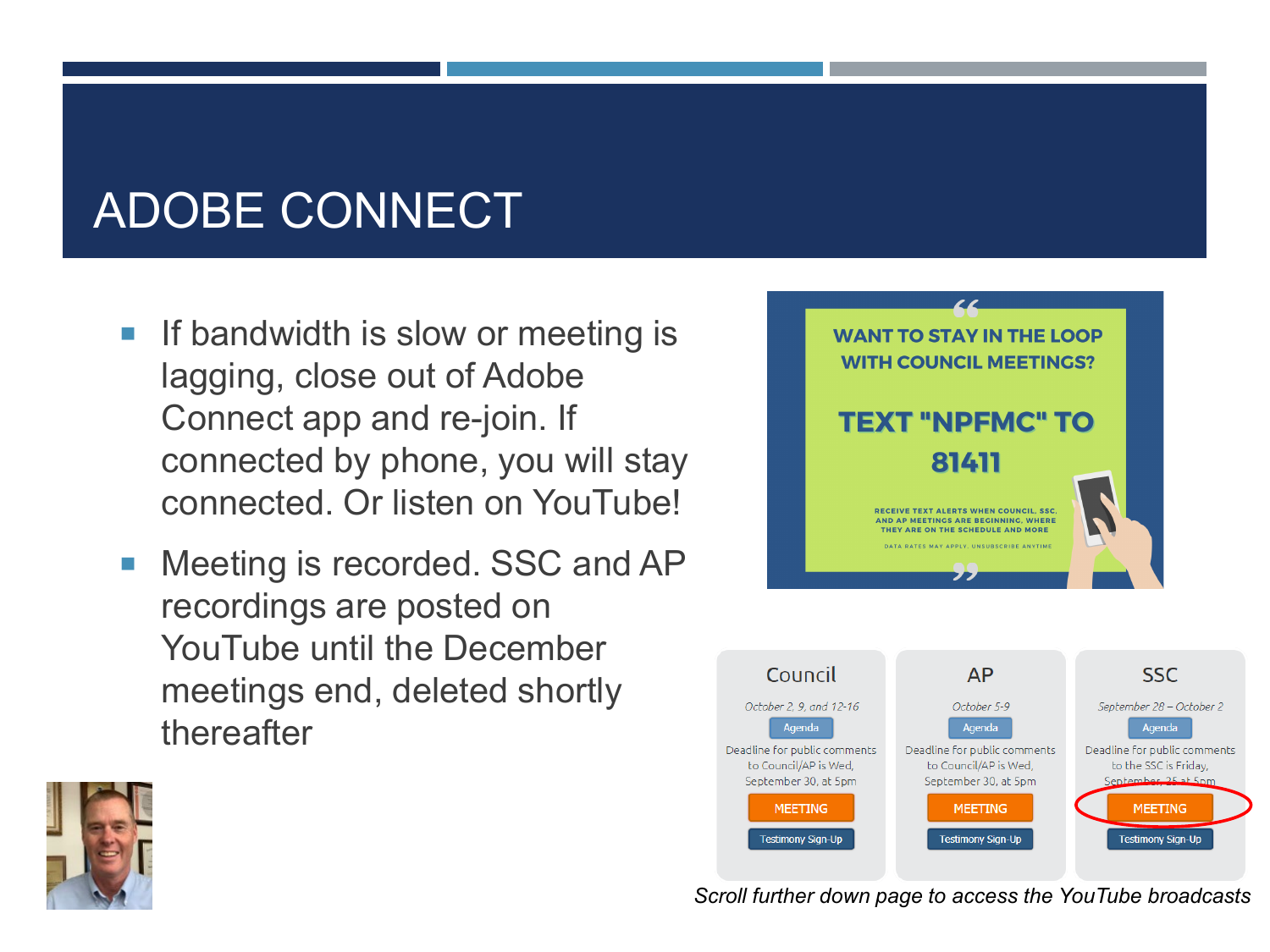IN-MEETING PUBLIC TESTIMONY

#### – HOW TO SIGN UP

*- Testimony by topic under each agenda item*  - *5 minute timer for oral testimony*



#### 1. Start from the SSC eAgenda:



| entific and Statistical Committee: September 28 - October 2, 2020, 8 am - 3 pm Alaska time - MEETING.<br>Sign up for testimony |                                                                                                  | 3. Fill out this                                                                                                                                       |
|--------------------------------------------------------------------------------------------------------------------------------|--------------------------------------------------------------------------------------------------|--------------------------------------------------------------------------------------------------------------------------------------------------------|
| <b>Agenda Item</b><br><b>Name</b><br>Organization<br><b>Email Address</b><br>Phone<br><b>Attachments</b>                       | Economic SAFE<br>Choose Files No file chosen<br>At the Council meeting, public comment is limite | form.<br>Use drop down<br>٠<br>to select the<br>agenda item<br><b>Enter your</b><br>$\equiv$<br>personal details<br><b>Attach handouts</b><br>$\equiv$ |
| I'm not a robot<br>reCAPTCHA<br>Privacy - Terms                                                                                | groups/organizations.                                                                            | or ppts<br>Select "I'm not a<br>$\sim$<br>robot"                                                                                                       |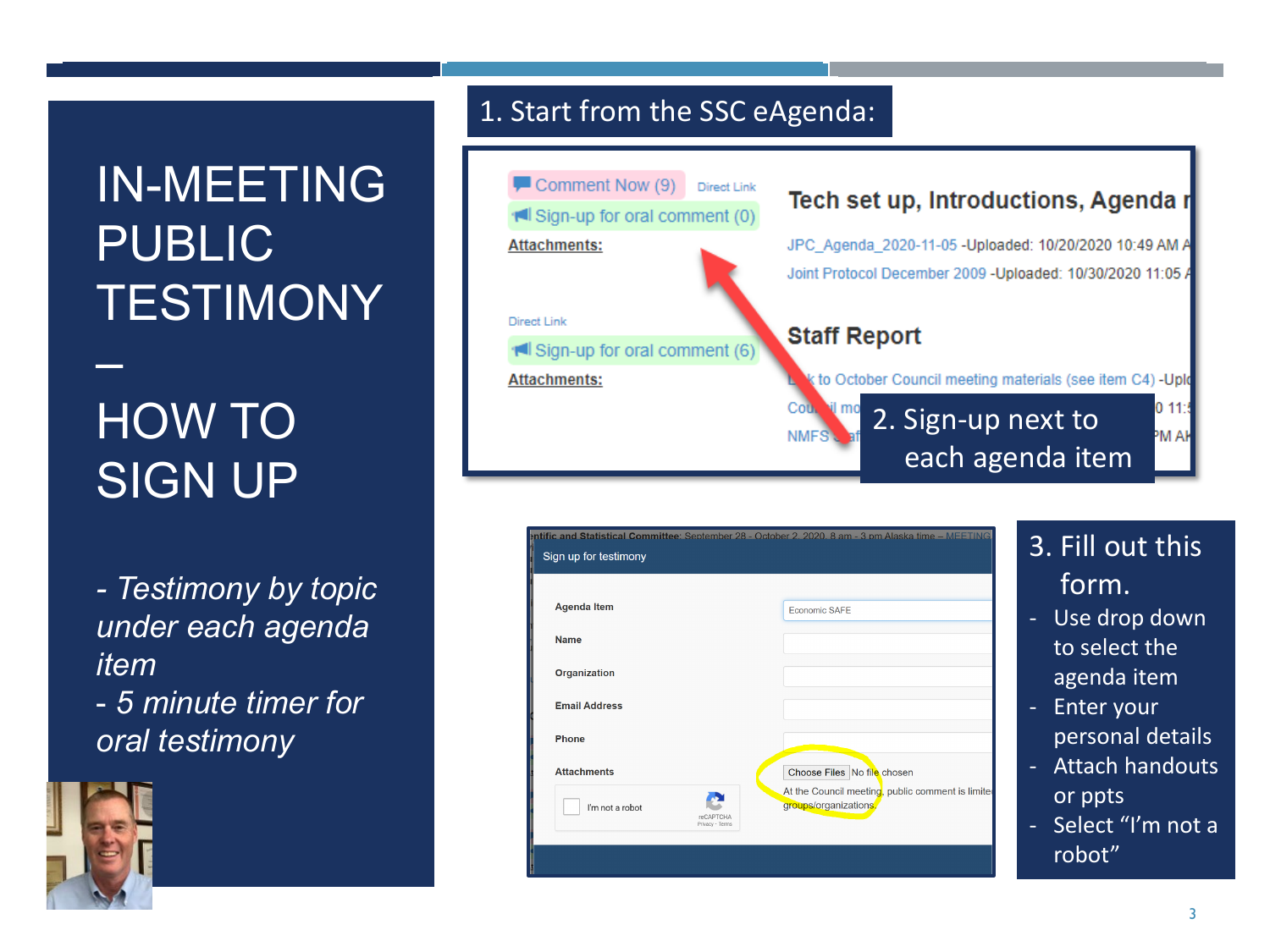#### SSC MEETING PROTOCOLS

- Use **"raise hand"** feature on app to be acknowledged
	- Chat box is for tech problems only
- Chair encourages SSC members to **hold questions for natural breaks** during presentation
	- Presenters will aim to pause at natural breaks
- SSC will move through agenda at a natural pace



 Issues may come up earlier or later than scheduled; signup for textmarks to get updates

- **Webcams** encouraged for members
	- Videos will not be visible onscreen during staff powerpoints, but at all other times they are encouraged
	- **Presenters may turn on webcams** during Q&A after the powerpoint
	- Testifiers will not be on webcam
- This meeting is being publicly broadcast and recorded.
- Meeting hours are 8am ~3pm (AK); aiming for lunch 11.30-12.30pm (AK); breaks as appropriate
- **Tech problems?** Use chat box or email: [npfmc.admin@noaa.gov](mailto:npfmc.admin@noaa.gov)

4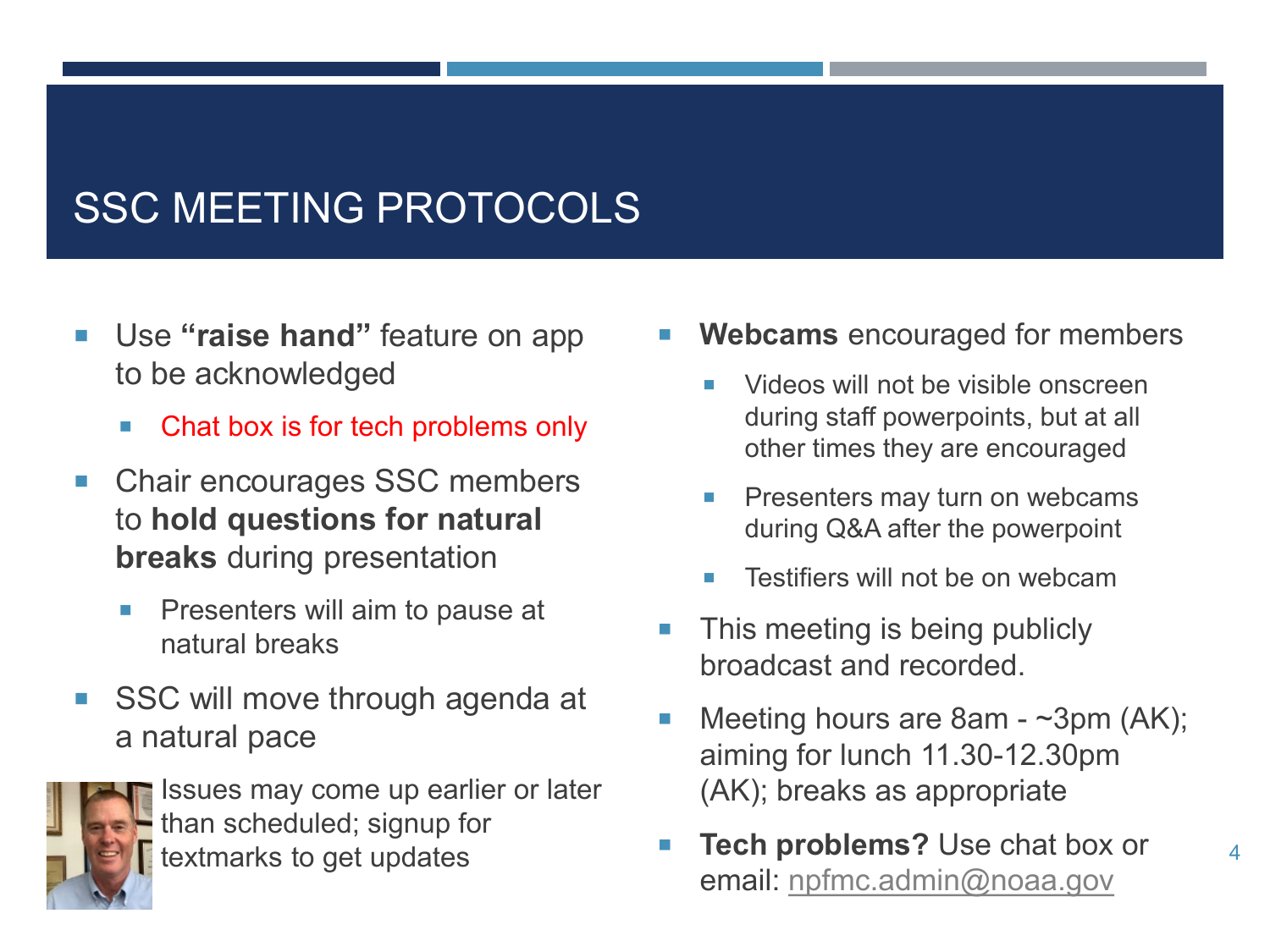## THIS MEETING

- SSC meeting is scheduled for Thurs-Fri and Mon-**Weds** 
	- C3 and C4 (BSAI and GOA) species are mixed on agenda so that key species will be discussed on Th-F.
		- Thursday is mostly Sablefish + GOA; Friday is mostly BSAI
		- Handout published on SSC eAgenda provides precise order.
	- If government shuts down (hopefully unlikely), meet on Monday 12/5 and discuss how to proceed.



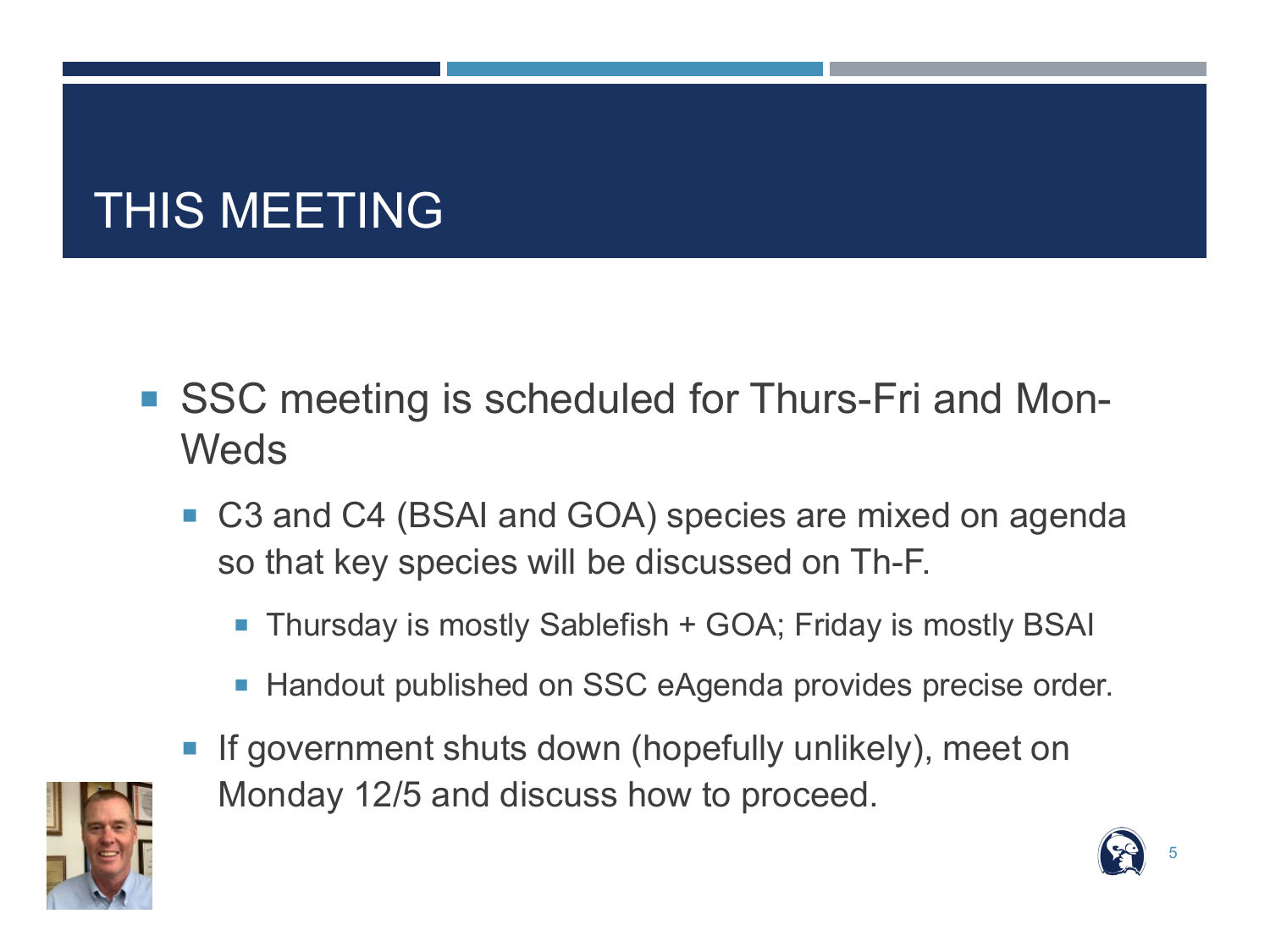### 2022 MEETINGS

- **Virtual meeting planned for February 2022** 
	- SSC dates: January  $31$  February  $3^{rd}$  or  $4^{th}$
	- **Draft February schedule posted; busy for SSC!**
- Intent to resume in-person SSC meeting with remote accessibility in April 2022 in Anchorage, AK



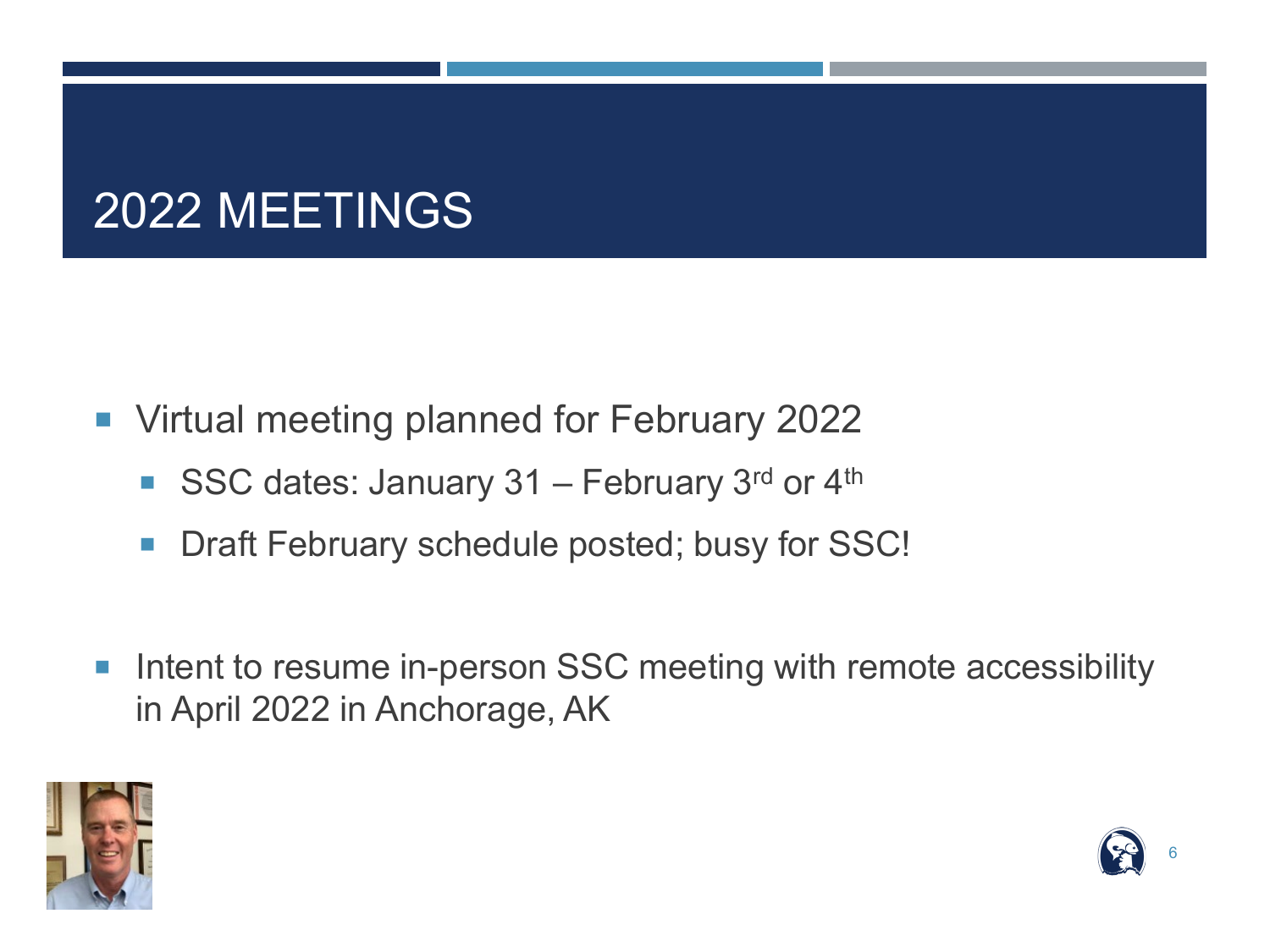### LAST MEETING FOR SOME SSC MEMBERS



#### **Anne Hollowed**

- SSC member for 19 years: 2003 2021
- SSC co-Chair for 4 years: 2018 2021

**Thank you both for your service, you will be missed!**

#### **Matt Reimer**

SSC member for 8 years: 2014 - 2021

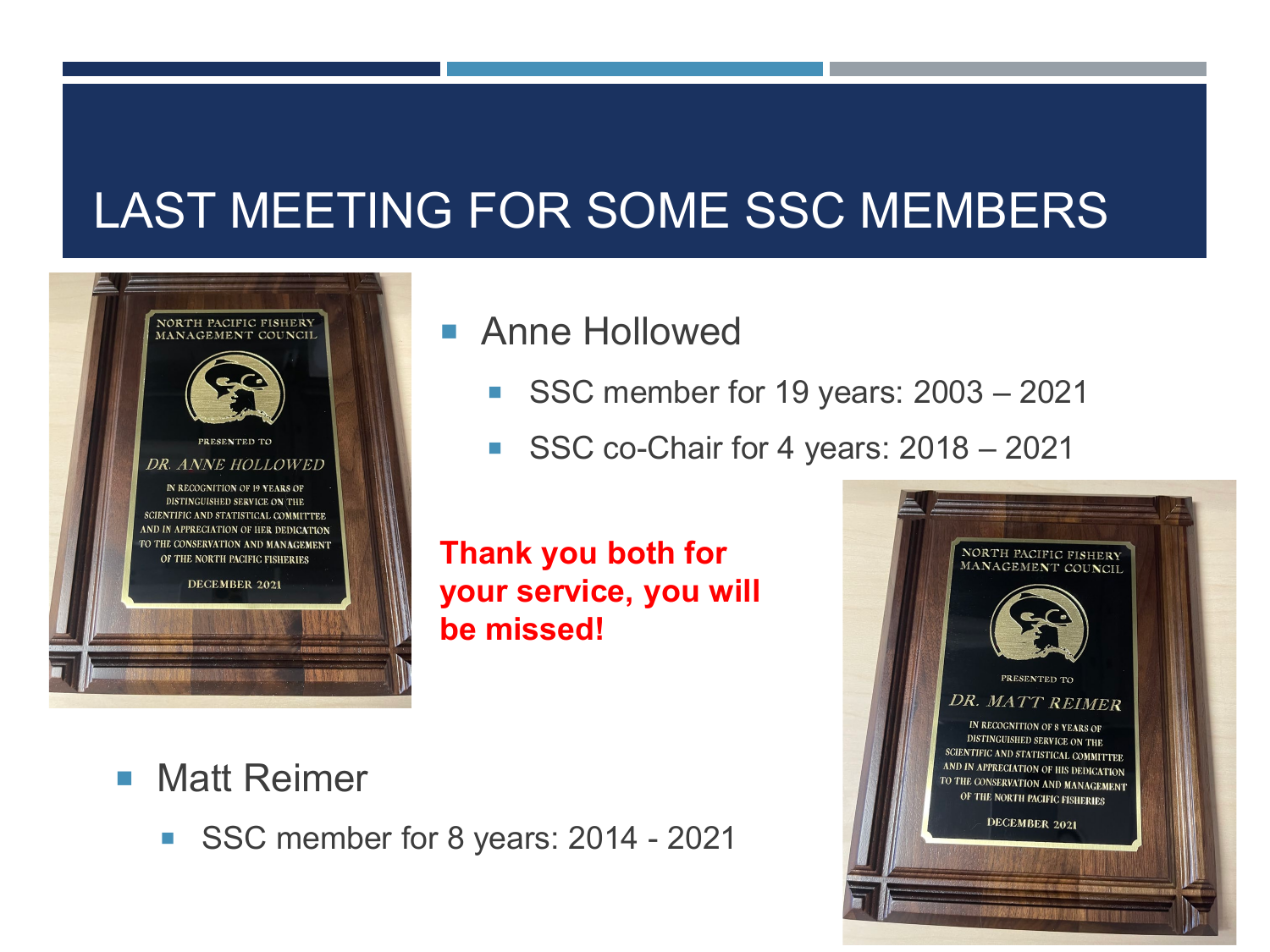#### **MISCELLANEOUS**

- Reimbursement available for SSC members if you are incurring data/phone costs
	- Contact [nicole.schmidt@noaa.gov](mailto:nicole.schmidt@noaa.gov)
- **Feedback always appreciated!** 
	- Contact [npfmc.admin@noaa.gov](mailto:npfmc.admin@noaa.gov)